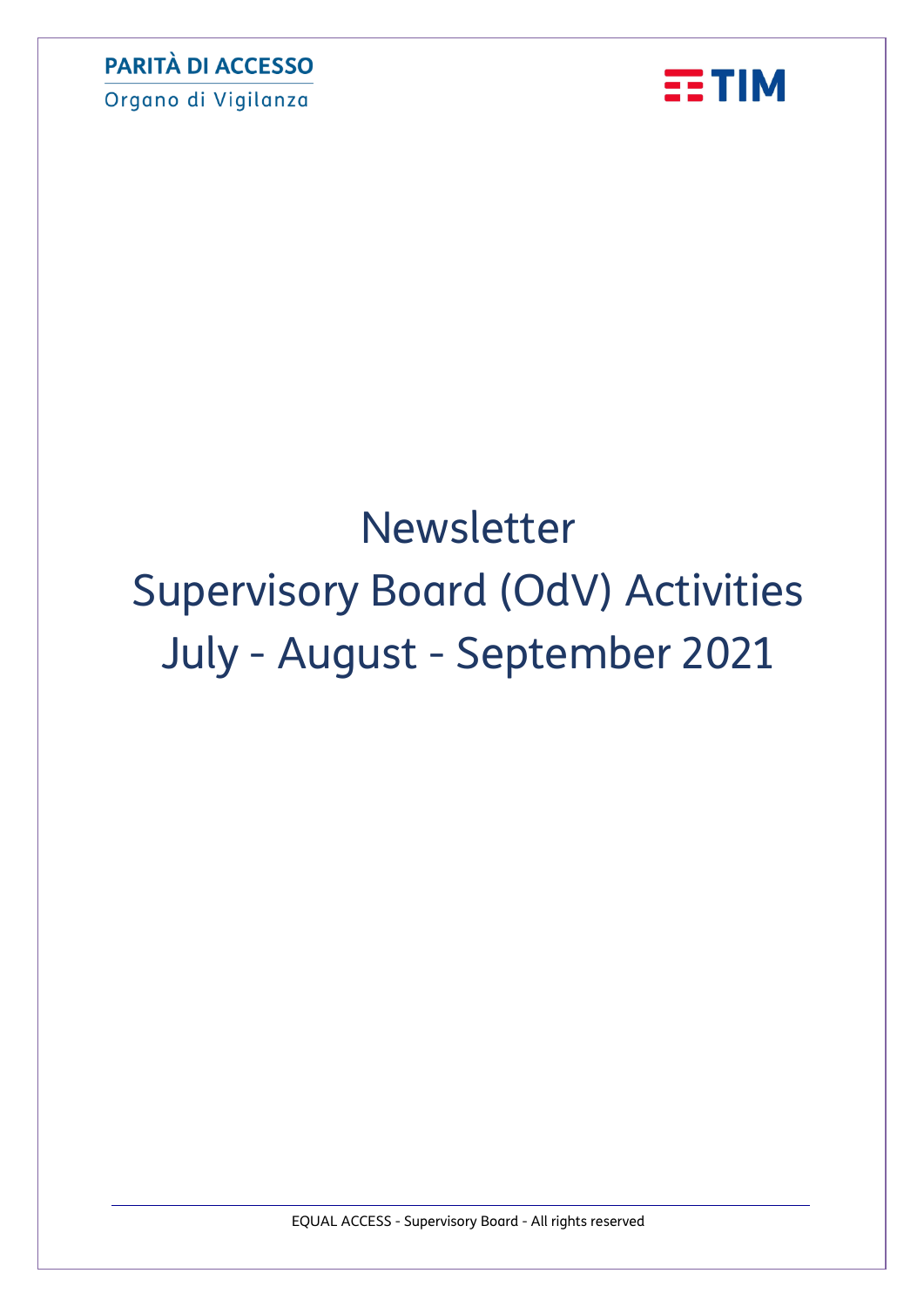Organo di Vigilanza



# **Overview**

|  | 4. Compliance assessment of the KPI calculation with Resolution no. 395 4 |
|--|---------------------------------------------------------------------------|
|  | 5. Application to KPI 395/18/CONS of the multivariate linear regression   |
|  |                                                                           |
|  |                                                                           |
|  |                                                                           |
|  |                                                                           |
|  |                                                                           |
|  |                                                                           |
|  |                                                                           |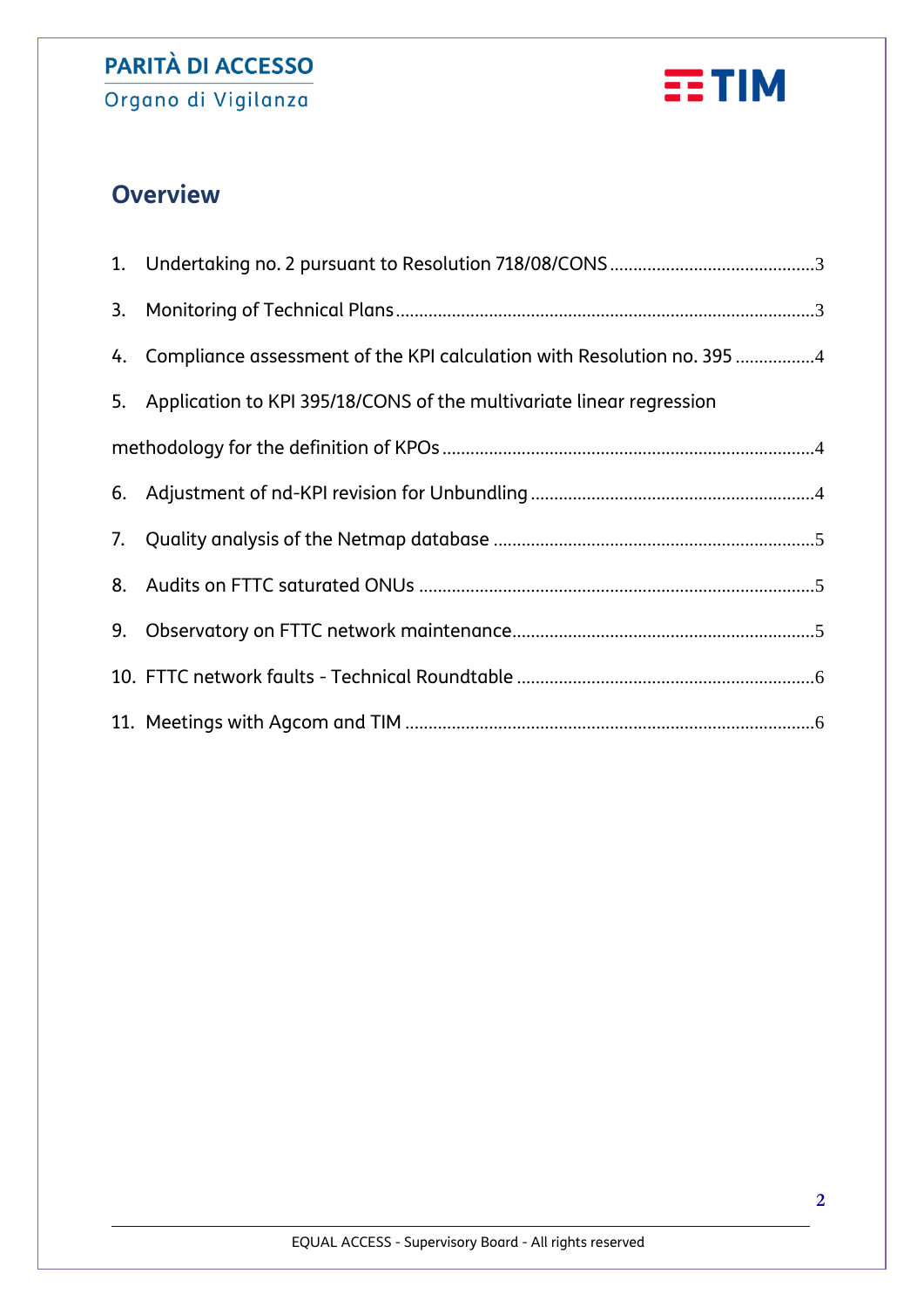Organo di Vigilanza



## <span id="page-2-0"></span>1. Undertaking no. 2 pursuant to Resolution 718/08/CONS

Undertaking no. 2 of Resolution 718/08/CONS requires Telecom Italia to introduce an incentive plan for the management related to internalexternal equal treatment.

During the **Supervisory Board Meeting of 21 July 2021**, TIM reported on Telecom Italia's **MBO 2021** short-term incentive plan. In particular, the criteria for evaluating the macro-categories of objectives and the management process leading to the definition of such criteria were described.

#### 2. Monitoring of equivalence on the basis of KPIs pursuant to Resolution no. 395/18/CONS

Since 2019, the year in which the new KPIs of equal treatment pursuant to Resolution No. 395/18/CONS were made available, the Supervisory Board has begun monitoring TIM Retail - OAO equal treatment on a monthly basis as envisaged by Undertaking Group No. 4 of Resolution No. 718/08/CONS.

The monitoring activity is implemented by means of a monthly analysis of all the **KPIs provided for by Resolution no. 395/18/CONS** in order to highlight any discrepancies from the equal treatment OAO-TIM Retail.

In the quarter under consideration, the trends in KPI 395 for the months of **April, May, June and July 2021** were made available to the Authority.

## <span id="page-2-1"></span>3. Monitoring of Technical Plans

In the context of **Undertaking Groups nos. 5 and 6**, during this quarter the Supervisory Board continued to verify the transmission of the documentation prescribed by the same groups.

At the meeting held on 23 September 2021, the Supervisory Board urged TIM to proceed as soon as possible with the publication of the Three-Year NGAN Network Development Plan 2021 - 2023.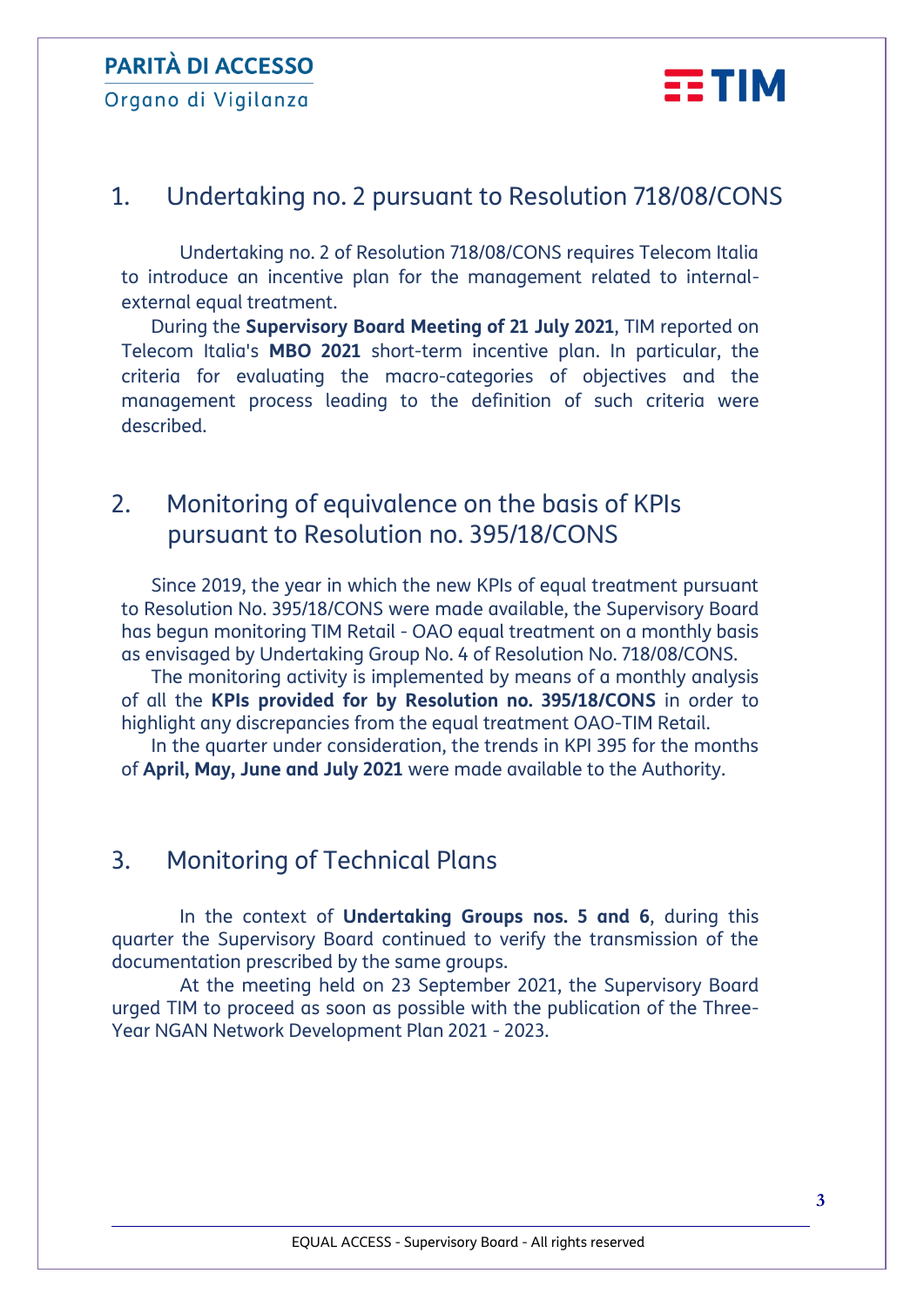Organo di Vigilanza



## <span id="page-3-0"></span>4. Compliance assessment of the KPI calculation with Resolution no. 395

In August 2021 the second assessment session was held on the **compliance of the calculation of the indicators with 395/18/CONS.**

During the session the calculation algorithms of two indicators were examined in detail:

- KPI 2 Average time to complete migrations for Broadband/Bitstream services;
- KPI 15 Average failure resolution time for FTTH-VULA-H services.

The results has been positive and the Supervisory Office confirmed the the correct calculation of the indicators examined.

## <span id="page-3-1"></span>5. Application to KPI 395/18/CONS of the multivariate linear regression methodology for the definition of KPOs

Testing of the **application of the multivariate linear regression methodology for the definition of KPOs applied to KPI 395/18/CONS** was completed during the quarter.

As requested by the Authority, the testing was conducted on data for the period January-February-March 2021.

The results of the testing, reported in the technical report describing the methodology proposed by Prof. Giovanni Pica, Full Professor of the Faculty of Economic Sciences at the University of Lugano, were presented to Agcom in July 2021.

In September 2021, the Supervisory Board approved Decision 11/2021 "Application on KPIs 395/18/CONS of the KPO-nd methodology based on multivariate linear regression".

## <span id="page-3-2"></span>6. Adjustment of nd-KPI revision for Unbundling

During the third quarter of 2021, the Supervisory Board, in light of two years of monitoring and analysis of KPI 395/18/CONS, **updated the KPI revision proposal presented in 2019** to consider the effects due to the introduction of the possibility of unbundling for Provisioning and Assurance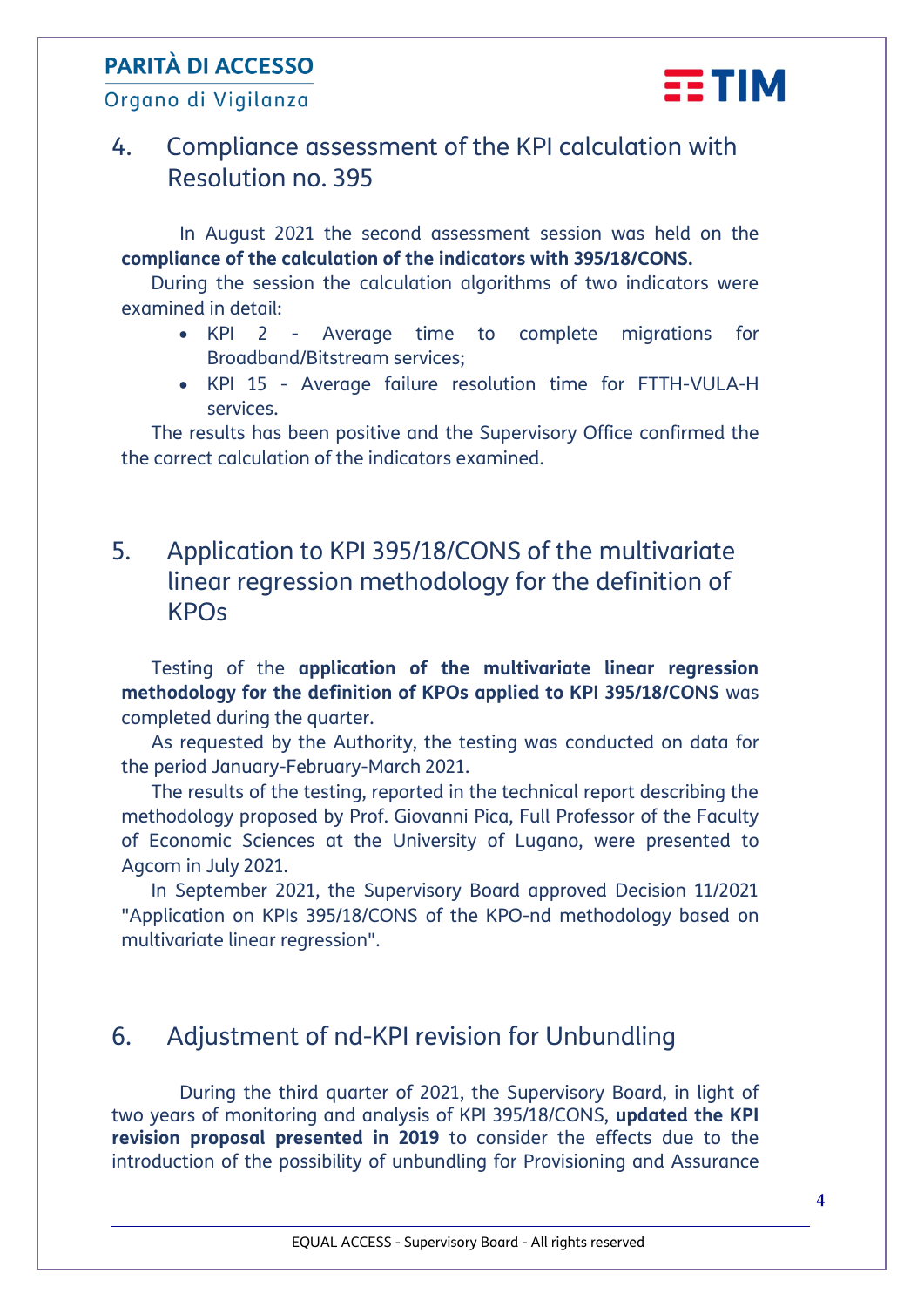Organo di Vigilanza



processes for VULA services, and the transition of processing from DAC to SLA of ULL and SLU services.

With **Decision 12/2021** the Supervisory Board, which met on 23 September 2021, approved the report "**Proposal for revision of the KPI-nd system referred to in Resolution 395/18/CONS to take account of the impact of process unbundling**".

#### <span id="page-4-0"></span>7. Quality analysis of the Netmap database

During the quarter, **quality analysis of the NetMap database continued in accordance with Resolution 9/2019.** In particular, TIM continued to make available monthly surveys of the **KPI** added in 2021 aimed at allowing monitoring of the level of accuracy of the geolocation of addresses provided by Wareplace on 9 category levels.

Data analysis showed continued improvement in the level of accuracy of address location information and separate reports for April, May, June and July were made and sent to the Authority.

#### <span id="page-4-1"></span>8. Audits on FTTC saturated ONUs

On **19 July 2021**, the second **on-site verification of 2021** took place. It aimed at ascertaining equal treatment and non-discrimination between TIM retail and the OAOs on the FTTC network with regard to the management of Work Orders within areas served by saturated ONUs.

The session was once again held exceptionally on videoconference due to the protracted Covid-19 health emergency and concerned the **FOL Lombardia Nord Ovest**.

#### <span id="page-4-2"></span>9. Observatory on FTTC network maintenance

The purpose of the **FTTC network maintenance monitoring** activity is to ensure maintenance and, where possible, improvement of the quality of connectivity services on the hybrid copper fibre network platform offered by TIM to operators.

In particular, the aim is to ensure that the creation of **Fibercop** does not undermine TIM's undertaking to provide adequate quality standards for those using this type of NGAN network.